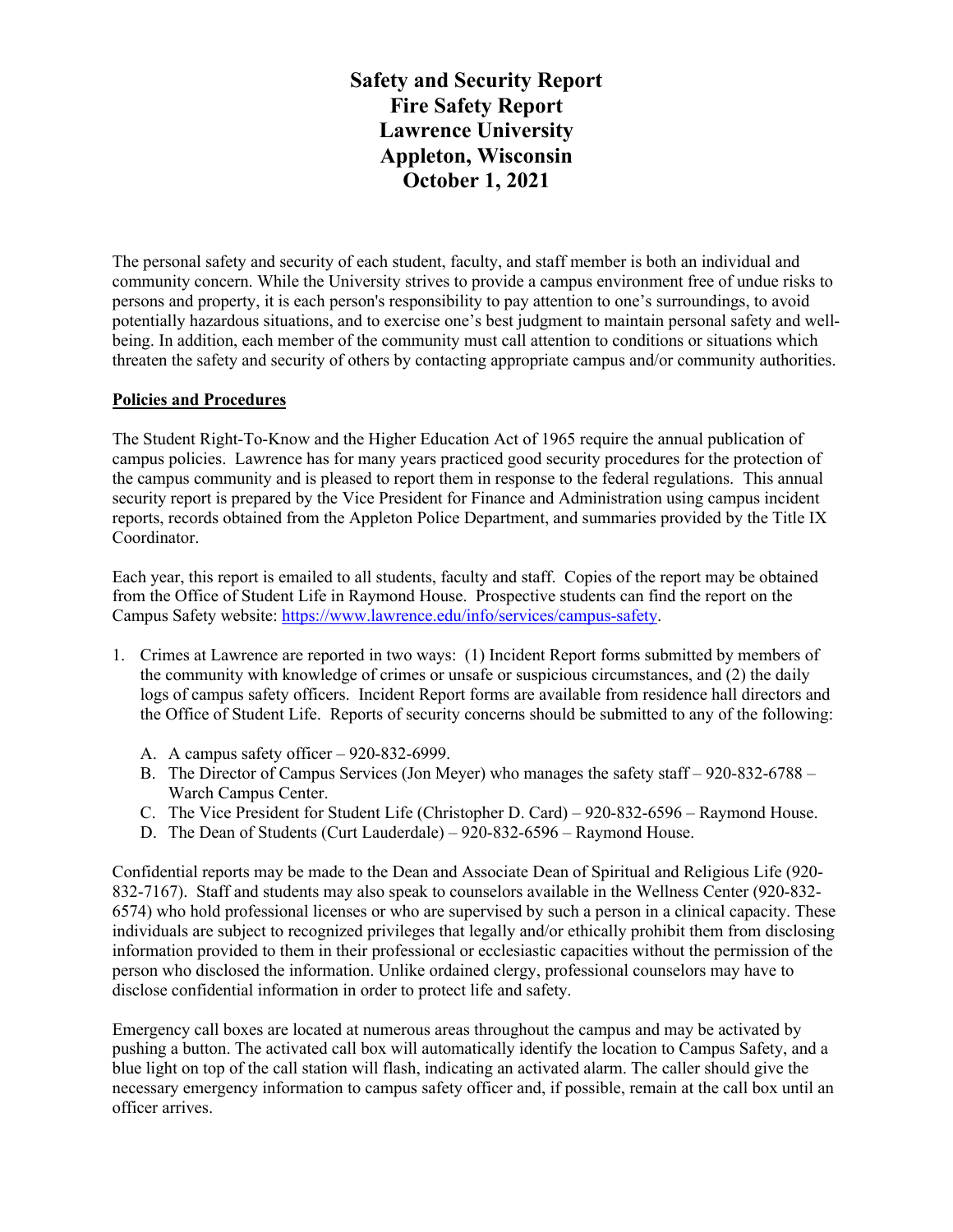Safety officers' logs are reviewed by the safety supervisor and by members of the student affairs staff who confer on responsive actions. When appropriate, information describing crimes or unsafe conditions is posted campus-wide, mailed to all campus mailboxes, and/or publicized through e-mail.

- 2. All campus facilities are open to members of the Lawrence community and their invited guests. All other persons may be asked to leave or be treated as trespassers in violation of posted building use policies. Outside doors to student residence halls are locked 24 hours a day with exceptions (such as move-in day) being determined by the Vice President for Student Life or Dean of Students. Students are given appropriate ID card and/or key access to student residences. All other campus buildings are locked and unlocked at regular, specified times and are not accessible when locked except by authorized persons.
- 3. Lawrence operates its own safety service. The staff is comprised of eight full-time officers and two part-time officers. Some years one or two students are also hired as part-time safety personnel. Although these safety officers have no arrest authority, they work very closely with the Appleton Police Department. Lawrence Campus Safety is in radio and phone contact with the police, and the police respond promptly to all requests for assistance. In an emergency, students may contact a safety officer by calling 920-832-6999 or the police by dialing 9-911 from any campus phone including the outdoor emergency phones. Students are encouraged to report crimes to the police and to utilize other services of the police department. Officers from the Appleton Police Department speak before campus groups, train residence hall directors and residence life advisors, provide statistics on local crime, and participate in campus forums. The cooperation between the University and the police is an important element of Lawrence's campus security policy. Residence hall staff members regularly advise students, individually and collectively, to report crimes and other security issues.
- 4. Students, employees and campus visitors are subject to all local, state and federal laws, in addition to campus regulations. Within campus boundaries, Lawrence Campus Safety is responsible for enforcing those laws, although its officers are not sworn officers and do not have arrest powers. The department maintains a cooperative working relationship with local police to ensure the proper enforcement of all laws. Regularly, Lawrence personnel consult with the Appleton Police Department on crimes occurring within the campus area. If any crimes need review, the Vice President for Student Life or Dean of Students confers with the police department on appropriate action (e.g., sending notice to the community, filing of charges, issuing no trespass warnings). University officers may detain individuals accused or suspected of campus crimes for arrest or investigation by the Appleton Police Department. Local police agencies also provide back-up assistance to the University for any emergency that might require extensive security or safety services. Law enforcement officers may come on campus at any time. The University has the responsibility, under the Campus Security Act, to advise appropriate authorities of violations of civil or criminal law committed by anyone on campus when a request is made by those authorities for specific information or when there is danger to life and/or property.
- 5. Any member of the University community should report an emergency or crisis to Campus Safety by calling 920-832-6999 or Appleton Police at 9-911 from any campus phone. Lawrence University's crisis plan includes use of the LU Alert system, an emergency notification system that provides telephone, text, and e-mail messages to students, faculty, staff and emergency contacts during a crisis situation. The following campus officials are trained and authorized to activate the LU Alert system if, in their professional judgment, the situation is deemed a crisis and, in accordance with crisis plan protocols, members of the campus community should be informed:

Christyn Abaray, Assistant to the President Steven Armstrong, Director of Information Technology Services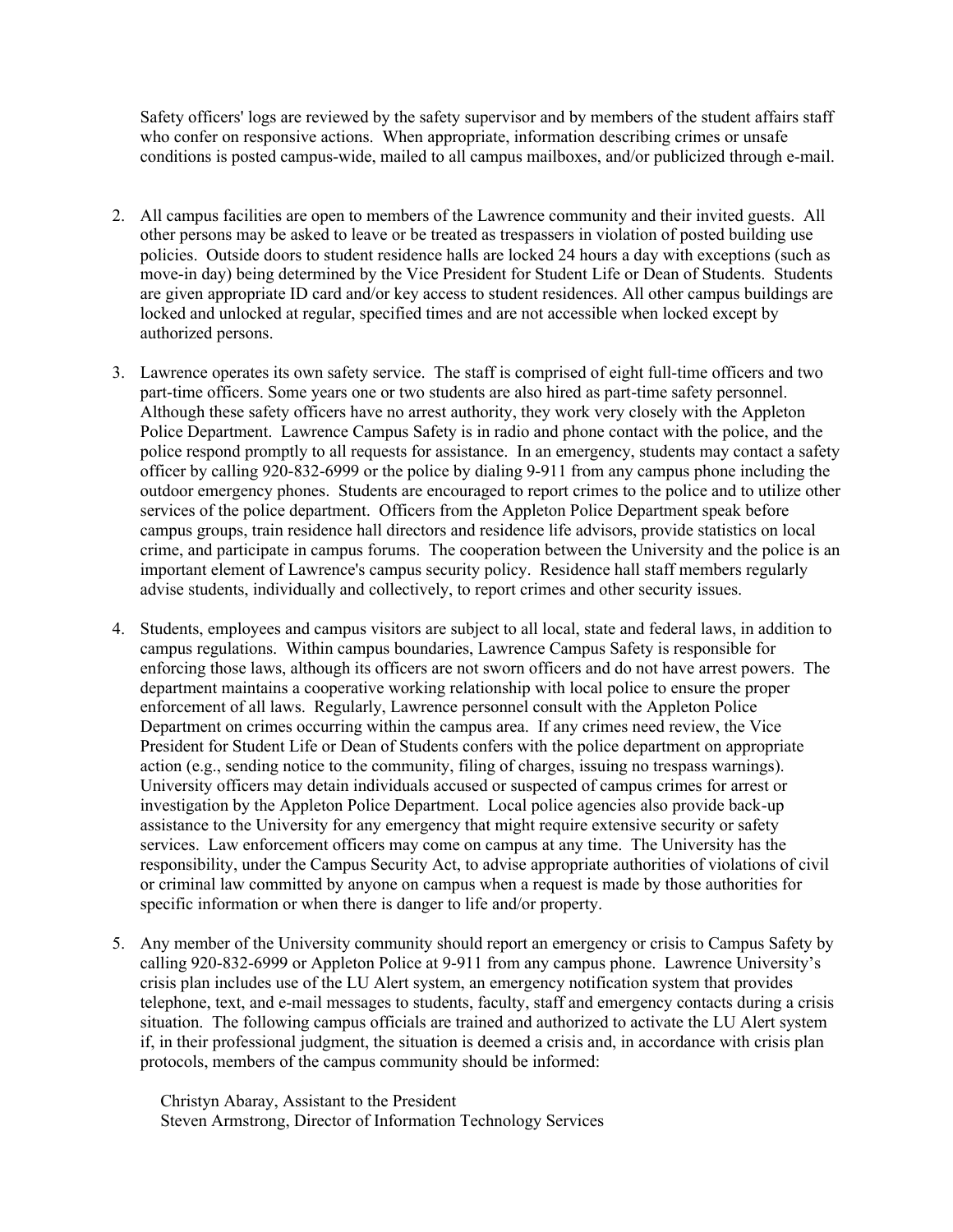Ed Berthiaume, Director of Public Information Christopher D. Card, Vice President for Student Life Tina Harrig, Director of Human Resources Kay Guilette, Executive Assistant, Financial Services Catherine G. Kodat, Provost and Dean of the Faculty Kelly Landis, Director of Strategic Communications Curt Lauderdale, Dean of Students Jonathan Meyer, Director of Campus Services Mary Alma Noonan, Vice President for Finance and Administration Megan Scott, Associate Vice President of Communications Jenna Stone, Associate Vice President of Finance

During a crisis situation all important information will be posted on the university's website. The LU Alert System is tested once per academic term.

In the event that a situation arises, either on or off campus, that, in the judgment of Lawrence Campus Safety and/or Crisis Management Team constitutes an ongoing or continuing threat, a campus wide "Timely Warning" will be issued. The warning will be issued through email or the LU Alert system to students, faculty and staff. Cases of sexual assault will be considered on a case-by-case basis to determine whether there is an ongoing threat to the larger Lawrence community, depending on the facts of the case, when and where the incident occurred, when it was reported and the amount of information known by University officials. The following factors will be considered when determining whether to issue a Timely Warning: Where the crime occurred, the nature of the crime (serious/non-serious, violent/non-violent), the nature of the threat (general threat versus limited threat to a specific person), whether or not there is a continuing danger to the community or a continuing crime pattern.

- 6. Prior to arrival as first-year students, Lawrentians are required to complete online educational programs. The online training covers important topics such as alcohol, drug use, and sexual violence. Each year the University presents educational programs on safety and security focusing on crime prevention, sexual misconduct, and substance abuse. Periodically campus organizations such as Sexual Harassment and Assault Resources and Education (SHARE), Health and Wellness, residence hall staff, the Student Wellness Committee, and fraternities and sororities sponsor programs or poster and button campaigns on personal safety, self-defense, relationship violence and stalking, alcohol, sexual assault prevention and care of property. Lawrence for many years has participated in the national WhistleStop program and provides whistles and the accompanying instructions to all students. The student affairs staff, through the Campus Life office, sponsors educational programs that promote safety, personal responsibility, and ethical standards. Community Advisors (CAs) advise students of safety procedures at the first hall group meeting of the year. Residents are advised of the CAs and Hall Directors' duties, guest policy, the role of campus safety and emergency procedures. An emphasis is placed on individual responsibility for residence hall security and on teaching students to be responsible for one another to ensure the safety of their campus home.
- 7. Lawrence subscribes to and conforms with the Drugfree Workplace Act and the Drugfree Schools and Campuses Act. In accordance with those Acts, notification is sent to all members of the community detailing University policies about substance abuse. The use of any drugs within the University community must be within the limits of federal and state laws. The University reminds students of their responsibility to know and to obey those federal and state laws and statutes prohibiting the use of illegal drugs. University policies on substance use and abuse are also published in on-line handbooks available to the community. While the University is not specifically responsible for the enforcement of federal and state drug laws, those agencies charged with this legal responsibility have the authority to carry out their duties on campus. Individuals who illegally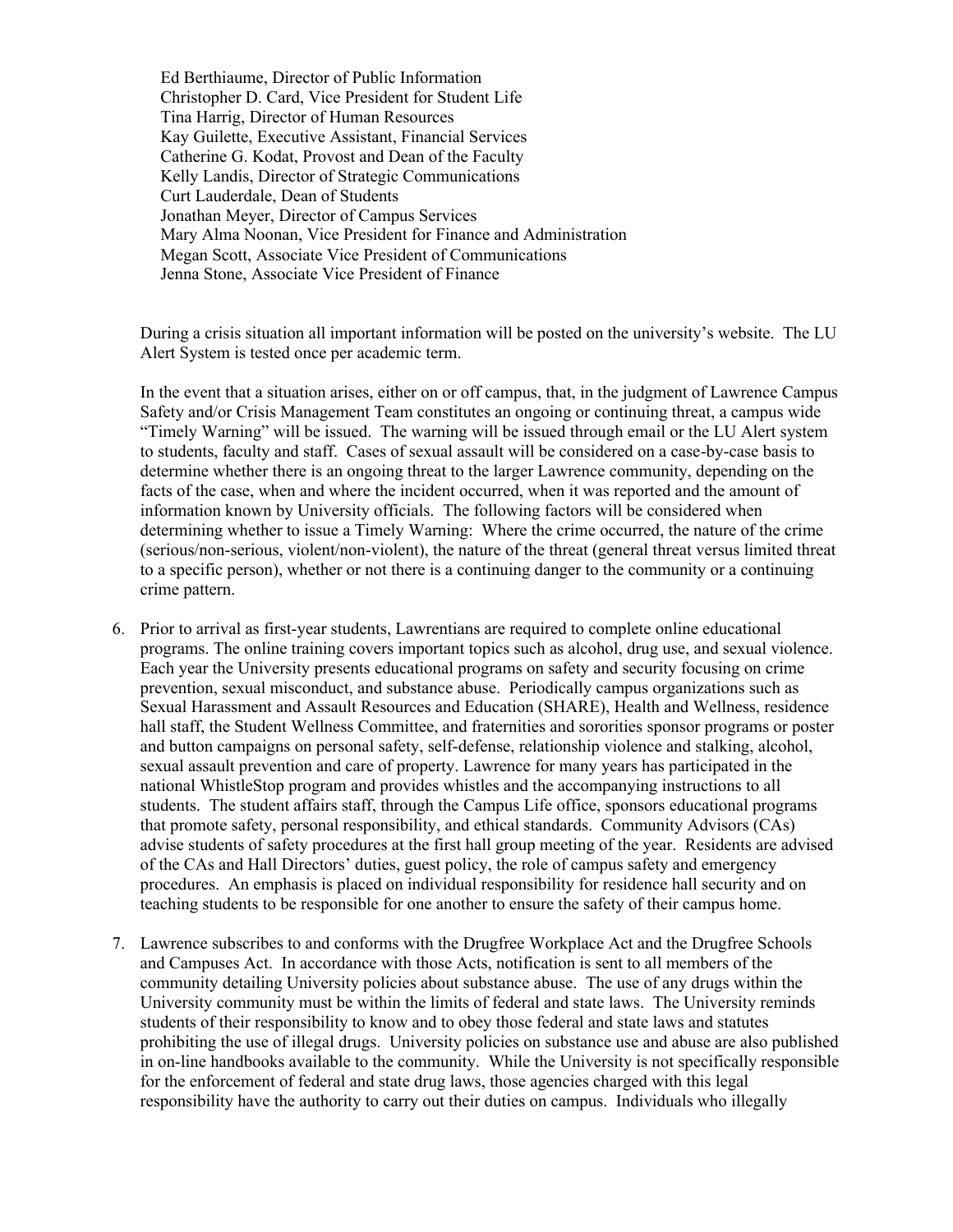possess, use or supply prohibited drugs within the campus community do so knowing that they risk action by the appropriate civil authorities. Lawrence policy specifically states that:

- A. The manufacture, sale, distribution, possession or use of illegal and/or non-prescription controlled substances by students or employees is prohibited.
- B. The University is opposed to the illegal or irresponsible use of alcohol, and expects its students and employees to obey the University regulations and the local, state and federal laws concerning the possession, use or distribution of alcoholic substances.
- C. Appropriate disciplinary action will be taken in response to violations of these policies. The University is not a sanctuary protecting those who violate laws regulating the use of drugs or alcohol, and officials will cooperate with legal authorities whenever necessary.
- 8. Lawrence has established a strong policy concerning sexual misconduct. The complete policy is published in on-line handbooks available to the community, and is available at https://www.lawrence.edu/info/offices/diversity-and-inclusion/title-ix/sexual-misconduct-policy. Important aspects of the policy are as follows:
	- A. The University prohibits sexual misconduct committed by a student, faculty member, or staff member against any student, faculty member, staff member, or visitor on property owned or rented by Lawrence University or in the setting of any program sponsored by Lawrence University.
	- B. In an effort to prevent and eliminate sexual misconduct, the University distributes relevant information to every student, staff member, and faculty member. The University's policy on sexual misconduct is available on the website. Faculty and staff are required to attend training sessions on the subject of sexual misconduct, and a variety of educational programs (e.g., "Think About It," Welcome Week programs, bystander training, SHARE events) are made available to students and student groups.
	- C. Individuals who have been sexually assaulted should seek immediate medical, emotional, or other assistance. Assistance is available on or near the campus by calling the Appleton Police, Lawrence Campus Safety, ThedaCare Regional Medical Center- Appleton, St. Elizabeth Hospital, or the Sexual Assault Crisis Center. Upon request, Campus Safety will assist in securing transportation to the hospital, or contacting Appleton Police. The Dean of Students office can provide assistance with concerns about physical safety or the need for alternative housing. When appropriate, a "no intentional contact" order can be instituted by the Vice President for Student Life, the Dean of Students or the Title IX Coordinator. Students who are victims of sexual assault may also wish to seek confidential counseling or support from University Health and Wellness Services, a SHARE advocate, or the Sexual Assault Crisis Center. Per Lawrence's sexual misconduct policy, it is the right of the victim (if age 18 or older) to determine whether law enforcement is notified.
	- D. A student, faculty member, or staff member may file a formal complaint of sexual misconduct with the Interim Director of Equity and Title IX Coordinator (Martha Compton). The Title IX Coordinator will inform the appropriate university authority and the university's investigator who will begin a formal investigation. University authorities responding to formal complaints of sexual misconduct will in all cases inform victims of the options of criminal prosecution; of medical assistance; of the internal complaint process; of confidential counseling; and, for students, of ways they may receive alternative housing assignments and academic assistance. In addition, University authorities will provide assistance in preserving materials which are relevant to the complaint process and will, at the direction of the Appleton Police, provide assistance in obtaining, securing, and maintaining evidence for criminal prosecution. At the request of the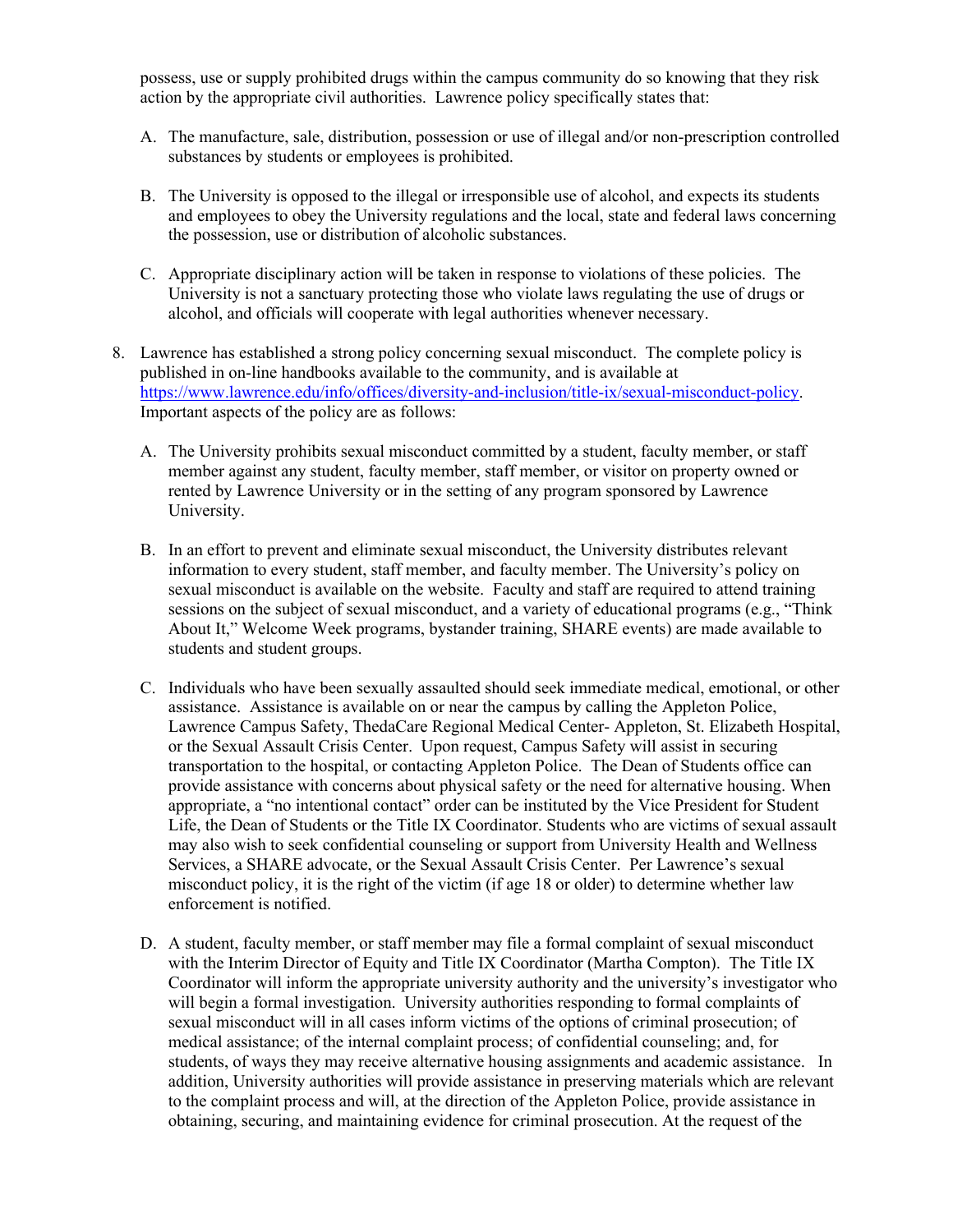victim, University authorities will notify the local police of the sexual misconduct or will assist the victim in doing so.

- E. The University employs an investigator, an individual who is not a member of the university community and who has professional training and experience in a field or fields relevant to the values of the community in this regard, who is responsible for the investigation of formal complaints of sexual misconduct. When the investigator concludes the investigation, a summary of the report of the investigation, containing all information pertinent to the investigation, will be made available to the complainant, the respondent, and the appropriate University authority who will take prompt and responsive action and notify the complainant and the respondent of the ensuing process. In all cases, both the complainant and the respondent have the right to appeal the decision and action taken by the appropriate University authority within two weeks of receiving formal notice of the outcome. Both the complainant and the respondent have the right to appeal the decision if (a) there is new information that may substantially change the outcome of the investigation and/or (b) there was a failure to follow due process as outlined in the Sexual Misconduct Policy. An appeal is directed to the Title IX Coordinator. Both the complainant and the respondent, respectively, have a right to be accompanied during the investigation/hearing by a support person of their own choosing. Every effort will be made to protect the confidentiality of victims and others who participate in the investigation. Only aggregate data that are not personally identified are released to the campus community or federal reporting agencies.
- F. Sanctions for violation of the policy include counseling, chemical dependency evaluation, no contact order, various forms of probation, suspension, separation, or expulsion.
- G. Students being stalked or those involved in dating/relationship or domestic violence should report incidents to Campus Safety, the Title IX Coordinator, or Appleton Police. Student Life staff will work with a student to create and implement a safety plan, and all reasonable steps will be taken to assist the student (including referral to Harbor House Domestic Abuse Programs). Students found in violation of stalking, dating violence or domestic violence face sanctions such as counseling, warnings, probation, no contact orders, suspension or expulsion.
- 9. Any residential student is subject to missing student notification if they are reported missing for 24 hours. The missing student report must be made to a Campus Safety officer, the Vice President for Student Life or the Dean of Students. If the student is under age 18, a parent or guardian will be notified. Each student has the option to identify (through the Voyager account) a confidential contact person to be notified in the event that the student is determined to be missing. Only authorized campus officials and law enforcement officers pursuing a missing person investigation may have access to this information. Failure by a student to identify a contact person does not preclude law enforcement and campus officials from investigating and taking action regarding student safety in the case of a missing student. All students are advised that any missing student younger than 18 years of age and not emancipated will have his or her parent or guardian notified in addition to any confidential contact and local law enforcement officials. Specific procedures followed in the case of a missing student are detailed in the online Student Handbook https://www.lawrence.edu/students/student\_life/student\_handbook.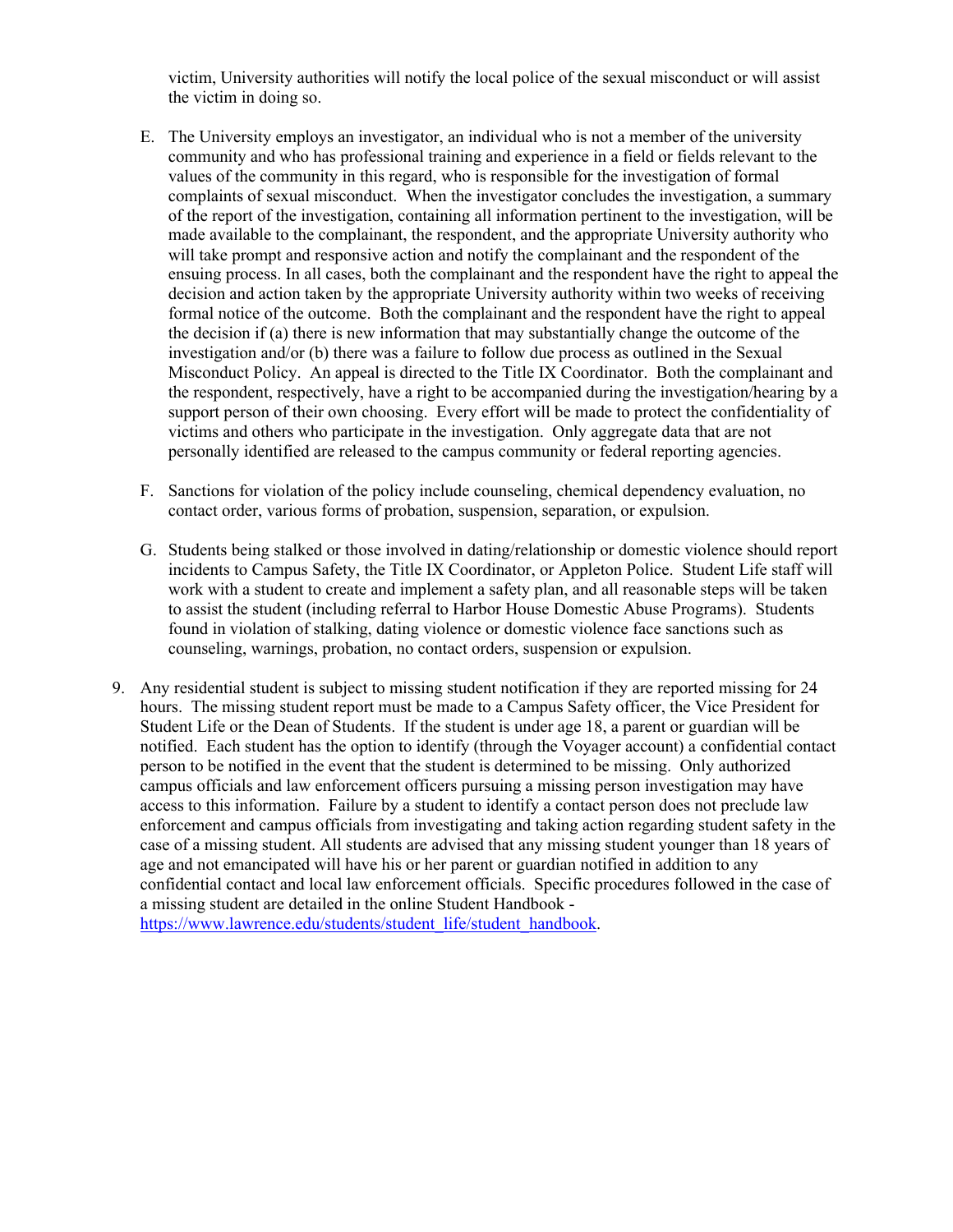## **CAMPUS SECURITY AUTHORITIES**

The Clery Act requires schools to disclose "statistics concerning the occurrence of certain criminal offenses reported to local law enforcement agencies or any official of the institution who is defined as a 'Campus Security Authority.' " The law defines a "Campus Security Authority" as: "An official of an institution who has significant responsibility for student and campus activities, including, but not limited to, student housing, student discipline, and campus judicial proceedings." An example would be a dean of students who oversees student housing, a student center, or student extracurricular activities and has significant responsibility for student and campus activities. Similarly, the director of athletics, team coaches, and faculty advisers to student groups also have significant responsibility for student and campus activities.

The criminal offenses for which we are required to disclose statistics are murder/non-negligent manslaughter, manslaughter by negligence, sex offenses (forcible and non-forcible), robbery, aggravated assault, burglary, motor vehicle theft, arson, liquor law violations, drug abuse violations, weapons violations (carrying, possessing), domestic/dating violence, and stalking.

We are also required to report statistics for bias-related (hate) crimes for the following offenses: murder/non-negligent manslaughter, sex offenses (forcible and non-forcible), robbery, aggravated assault, burglary, motor vehicle theft, arson, larceny-theft, vandalism, intimidation, simple assault, and damage/destruction/vandalism of property. We are required to disclose statistics for offenses that occur on campus, in or on non-campus buildings or property owned or controlled by our school, and non-Lawrence property within or immediately adjacent to our campus.

Lawrence University has a responsibility to notify the campus community about any crimes that pose an ongoing threat to the community, and, as such, campus security authorities are obligated by law to report these crimes. Even if you are not sure whether an ongoing threat exists, immediately contact the Campus Safety Department. If you have any questions about this request, please contact the Director of Campus Safety at (860) 297-2222.

## **FEDERAL STATUTES RELATING TO SEXUAL OFFENSES**

## **SEX OFFENSES**

Sex Offenses as defined by Federal Statutes:

"Sexual assault" under federal law means an offense that meets the definition of rape, fondling, incest, or statutory rape as used in the FBI's Uniform Crime Reporting system. A sex offense is any act directed against another person, without the consent of the victim, including instances where the victim is incapable of giving consent.

Rape is defined as the penetration, no matter how slight, of the vagina or anus with any body part or object, or oral penetration by a sex organ of another person, without the consent of the victim.

Fondling is defined as the touching of the private parts of another person for the purposes of sexual gratification, without the consent of the victim, including instances where the victim is incapable of giving consent because of his/her age or because of his/her temporary or permanent mental incapacity.

Incest is defined as non-forcible sexual intercourse between persons who are related to each other within the degrees wherein marriage is prohibited by law.

Statutory Rape is defined as non-forcible sexual intercourse with a person who is under the statutory age of consent.

### **Domestic Violence**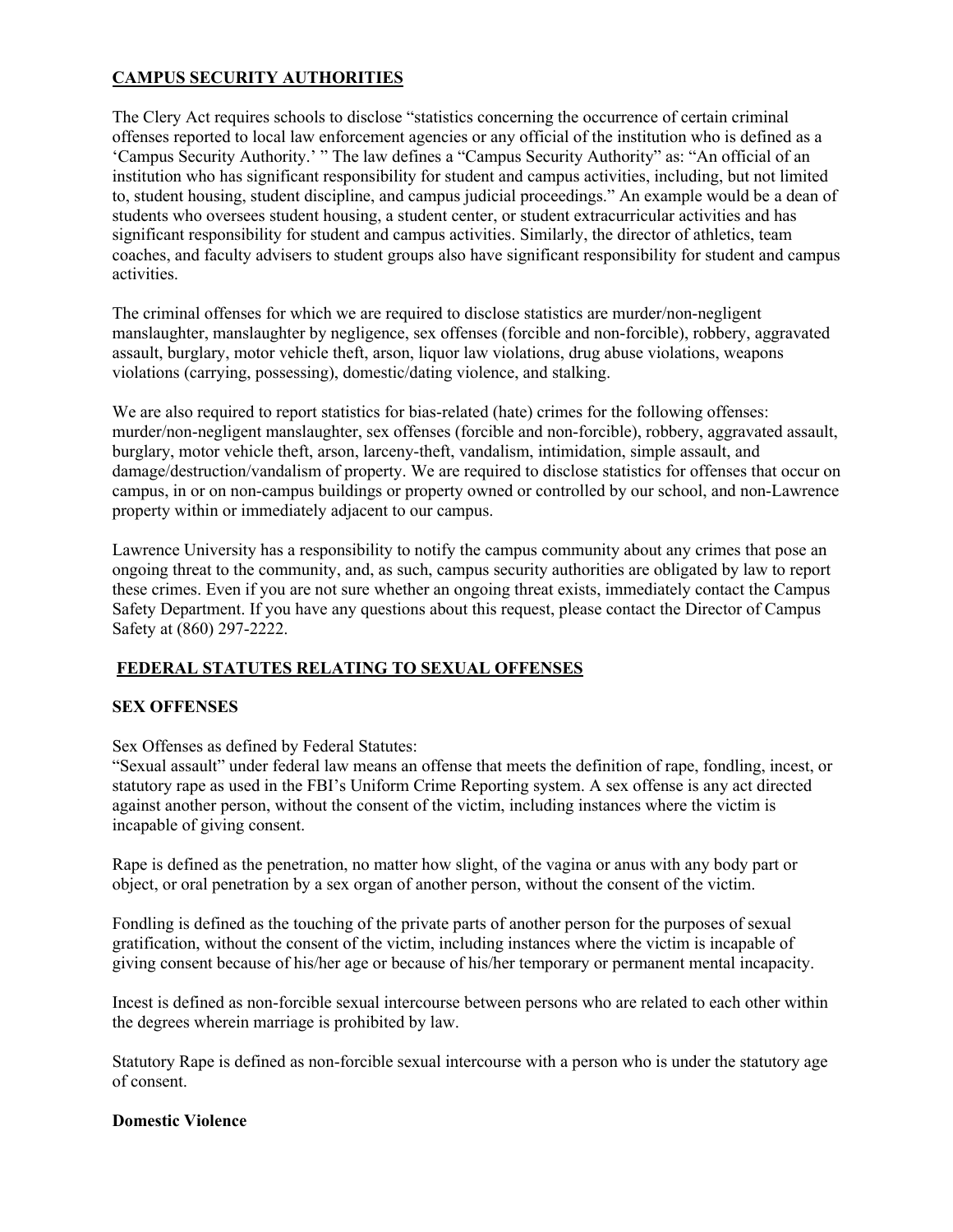Under federal law, the term ''domestic violence'' means:

1) Felony or misdemeanor crimes of violence committed

(i) By a current or former spouse or intimate partner of the victim;

(ii) By a person with whom the victim shares a child in common;

(iii) By a person who is cohabitating with or has cohabitated with the victim as a spouse or intimate partner;

(iv) By a person similarly situated to a spouse of the victim under the domestic or family violence laws of the jurisdiction in which the crime of violence occurred; or

(v) By any other person against an adult or youth victim who is protected from that person's acts under the domestic or family violence laws of the jurisdiction in which the crime of violence occurred.

### **Dating Violence**

The term ''dating violence'' under Federal law means violence committed by a person who is or has been in a social relationship of a romantic or intimate nature with the victim.

### **Stalking**

The term "stalking" under Federal law means:

- 1) Engaging in a course of conduct directed at a specific person that would cause a reasonable person to:
	- (i) fear for the person's safety or the safety of others; or
	- (ii) suffer substantial emotional distress.

2) For the purposes of this definition: (i) Course of conduct means two or more acts, including, but not limited to, acts which the stalker directly, indirectly, or through third parties, by any action, method, device, or means follows, monitors, observes, surveys, threatens, or communicates to or about, a person, or interferes with a person's property. (ii) Substantial emotional distress means significant mental suffering or anguish that may, but does not necessarily, require medical or other professional treatment or counseling. (iii) Reasonable persons means a reasonable person under similar circumstances and with similar identities to the victim.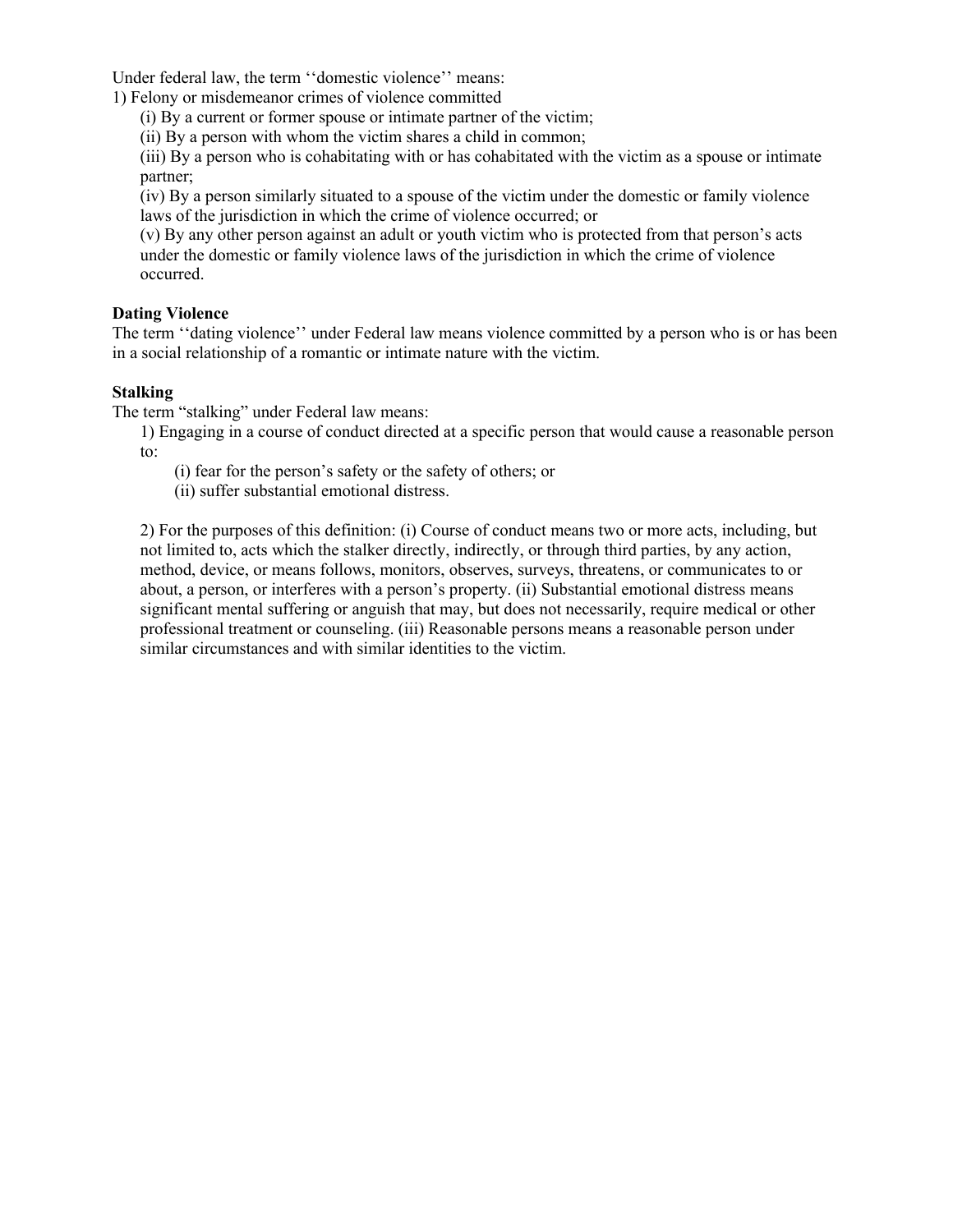## **ANNUAL SECURITY REPORT**

The Vice-President for Finance and Administration prepares this report to comply with the Jeanne Clery Disclosure of Campus Security Policy and Campus Crime Statistics Act. The annual fire safety report is also included in this report.

This report is prepared in cooperation with local law enforcement agencies surrounding our campus.

Campus crime, arrest, and referral statistics include those reported to Lawrence University Campus Safety Department-designated campus officials, including, but not limited to, department directors, deans, department heads, judicial authorities, athletic coaches, and local law enforcement agencies. This report includes statistics for the previous three years concerning reported crimes that occurred on campus, in certain off-campus buildings or property owned or controlled by Lawrence University and public property within, or adjacent to and accessible from the campus. The report also includes policies concerning campus security, such as policies concerning sexual assaults and other matters.

Normally, by October 1 of every year, a letter announcing the release of the Annual Report is emailed to all enrolled students, faculty, staff, and current employees.

The Clery Act requires institutions to disclose statistics of crimes that occurred in these locations:

## **CLERY GEOGRAPHIC LOCATIONS AND DEFINITIONS**

- CAMPUS Any building or property owned or controlled by an institution within the same reasonably contiguous geographic area and used by the institution in direct support of, or in a manner related to, the institution's educational purposes, including residence halls; and Any building or property that is within or reasonably contiguous to paragraph (1) of this definition, that is owned by the institution but controlled by another person, is frequently used by students, and supports institutional purposes (such as a food or other retail vendor).
- RESIDENCE HALLS A subset of dormitories or other residential facilities for students on campus.
- NON-CAMPUS Any building or property owned or controlled by a student organization that is officially recognized by the institution; or any building or property owned or controlled by an institution that is used in direct support of, or in relation to, the institution's educational purposes, is frequently used by students, and is not within the same reasonably contiguous geographic area of the institution.
- PUBLIC PROPERTY All public property, including thoroughfares, streets, sidewalks and parking areas that are within the campus or immediately adjacent to and accessible from campus.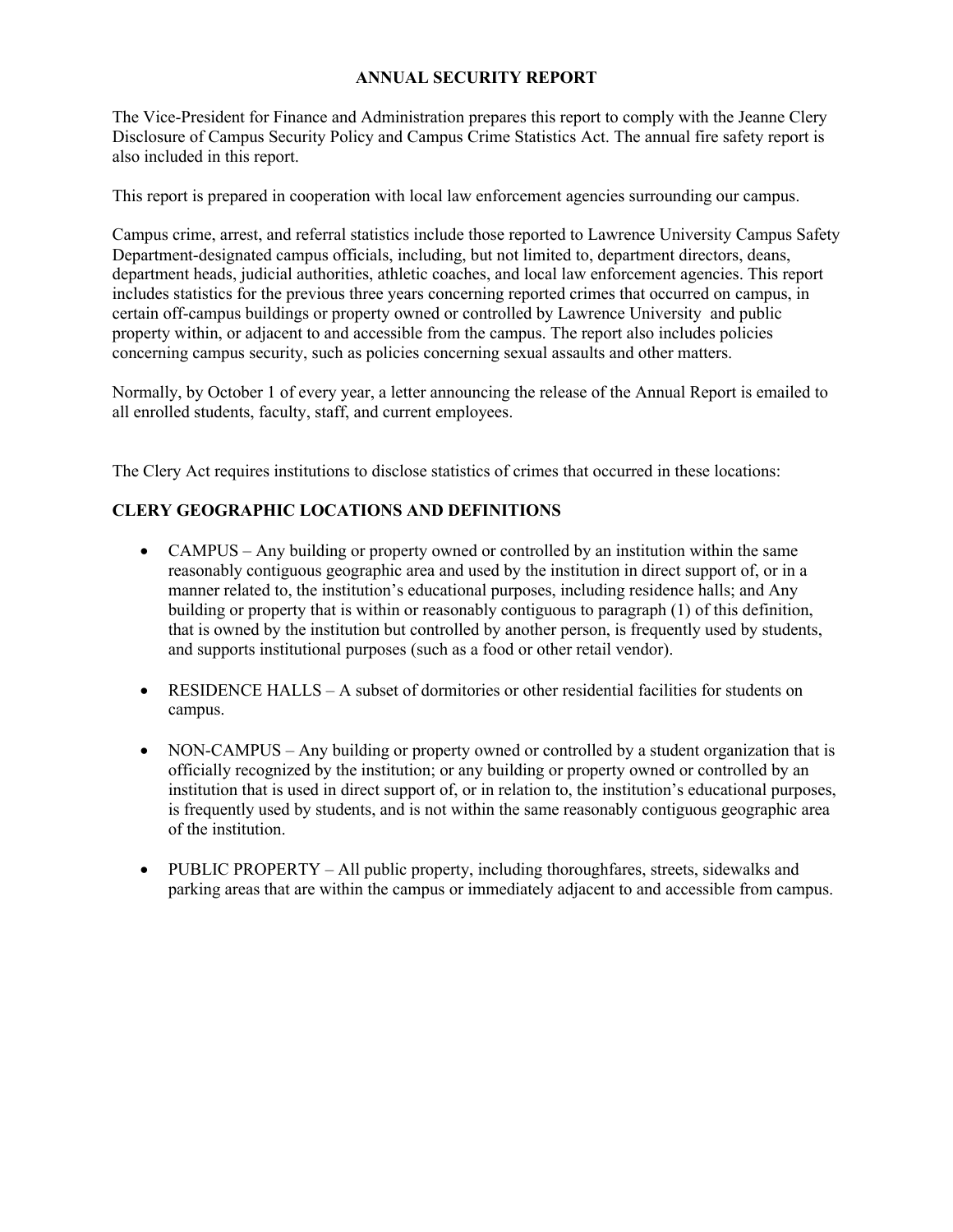# **Lawrence University Campus Crime Statistics**

|                                                       | 2018             | 2019             | 2020                    |
|-------------------------------------------------------|------------------|------------------|-------------------------|
| Murder                                                | $\boldsymbol{0}$ | $\theta$         | $\theta$                |
| Negligent Manslaughter                                | $\boldsymbol{0}$ | $\boldsymbol{0}$ | $\boldsymbol{0}$        |
| Robbery                                               | $\boldsymbol{0}$ | $\boldsymbol{0}$ | $\overline{2}$          |
| <b>Aggravated Assault</b>                             | $\boldsymbol{0}$ | $\boldsymbol{0}$ | $\boldsymbol{0}$        |
| <b>Burglary</b>                                       | $\boldsymbol{0}$ | $\boldsymbol{0}$ | $\mathbf{1}$            |
| Arson                                                 | $\boldsymbol{0}$ | $\boldsymbol{0}$ | $\boldsymbol{0}$        |
| <b>Sexual Offenses</b>                                | 30               | 18               | 6                       |
| -Forcible Rape                                        | 14               | 8                | $\mathfrak{Z}$          |
| -Harassment/exploitation                              | 16               | 10               | $\overline{\mathbf{3}}$ |
| Motor Vehicle Theft                                   | $\boldsymbol{0}$ | $\boldsymbol{0}$ | $\boldsymbol{0}$        |
| Hate Crimes                                           | 3                | $\boldsymbol{0}$ | $\boldsymbol{0}$        |
| Stalking                                              | $\mathbf{1}$     | $\mathbf{1}$     | $\mathbf{1}$            |
| Dating/Relationship Violence                          | $\overline{2}$   | $\mathbf{1}$     | $\overline{2}$          |
| Domestic Violence                                     | $\boldsymbol{0}$ | $\boldsymbol{0}$ | $\boldsymbol{0}$        |
| Arrests/Citation:                                     |                  |                  |                         |
| Liquor Law Violations                                 | $\overline{4}$   | $\overline{2}$   | $\mathbf{1}$            |
| Drug Law Violations                                   | 4                | $\mathbf{1}$     | 1                       |
| <b>Illegal Weapons Possession</b>                     | $\boldsymbol{0}$ | $\overline{2}$   | $\boldsymbol{0}$        |
|                                                       |                  |                  |                         |
| Disciplinary Referrals*:<br>Alcohol Policy violations | 25               | 21               | 9                       |
| Drug Policy Violations*                               | 51               | 34               | 20                      |
| <b>Weapons Policy Violations</b>                      | $\boldsymbol{0}$ | $\boldsymbol{0}$ | $\boldsymbol{0}$        |
| <b>Student Housing Fires</b>                          | $\boldsymbol{0}$ | $\boldsymbol{0}$ | $\boldsymbol{0}$        |

*\*: note that disciplinary referrals also includes cases where there was an arrest or citation issued by law enforcement.*

NOTE: Information about registered sex offenders is available at http://offender.doc.state.wi.us/public/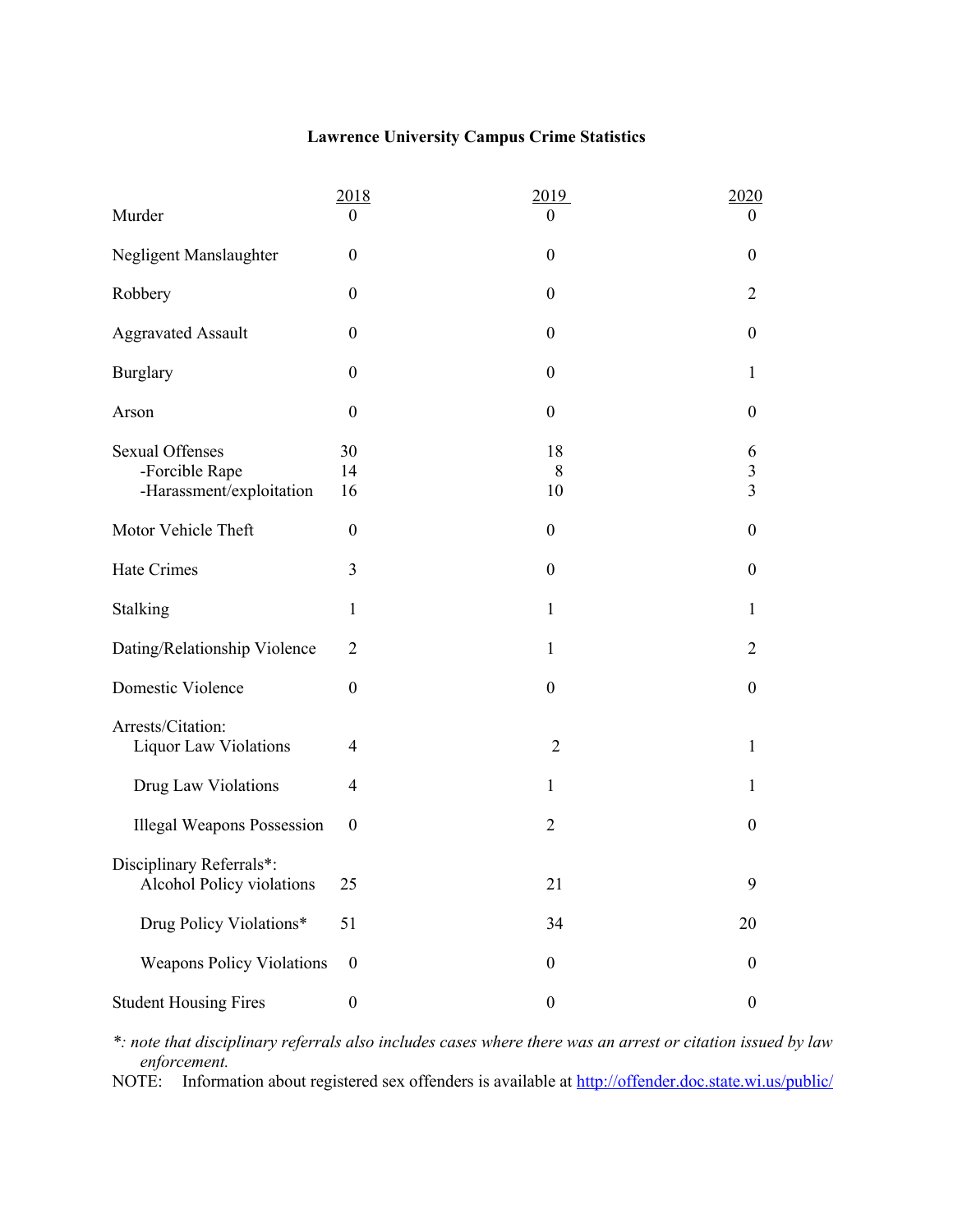## **Annual Fire Safety Report**

Each year the residence hall staff participates in fire safety training which includes instruction in fire prevention, housing evacuation plans, and training in the proper use of fire extinguishers. Procedures regarding safe evacuation of residence halls and small housing units are reviewed, and individual plans are devised to evacuate students who need special assistance.

Fire systems are tested on a routine basis, and the Director of Campus Safety is responsible for scheduling and monitoring fire drills. Typically two monitored fire drills are conducted in residential facilities each academic year. Evacuation routes are posted in classroom and administrative buildings, and fire safety procedures in student residences are discussed at residence hall meetings. Basic fire safety rules and fire alarm evacuation procedures (including assigned meeting locations) are posted and are listed in the online Student Handbook.

Students are instructed to use every precaution to prevent fires on campus. There is a no smoking policy in all Lawrence University owned, leased, or operated buildings. Smoking is permitted on all City of Appleton public sidewalks (adjacent to city streets), but smoking is not permitted on Lawrence sidewalks or in Lawrence parking lots.

Two designated areas where smoking is permitted are the smoking shelter to the north of Ormsby Hall and the smoking shelter south of the Warch Campus Center. In addition, smoking is permitted on the Viking Room patio during operating hours only. Per Lawrence University Community Council legislation, group houses in cooperation with the Campus Life Office have the ability to designate an outdoor smoking area.

Students are not to leave kitchens, microwave ovens, ovens/stoves, or other appliances unattended while cooking. Grills used on campus must be at least 15 feet away from any building door or window to prevent false alarms. Grills may not be used on porches of student residences.

The following items are prohibited in student residences: any open flame, lighters, candles, incense, fog machines, lanterns, oil lamps, hot plates, grills, corn poppers, electric heaters, electric irons, microwaves (except where provided by the university), tapestries or ceiling mounted posters, and extension cords without a breaker. Cords may not be strung under carpets, rugs, or across furniture according to City of Appleton fire safety regulations.

Stairwell fire doors must remain closed, and hallways and exits must be kept clear of obstructions. Students must not break or remove ceiling tiles in rooms or hallways. They are an important part of the fire safety system; they are fire rated and can control the spread of fire. Because of the threat to health and life, students must not tamper with fire safety equipment including fire extinguishers, fire alarm pull stations, smoke detectors, exit and emergency lighting. Students must not remove, deface or alter signs that are in place to warn of possible danger, or show floor level, state rules and procedures, direct or restrict access. City fire marshals regularly inspect campus facilities to assure compliance with all fire safety regulations. Only trained residence hall staff and fire safety or campus safety personnel are allowed to use fire extinguishers. Tampering with fire safety equipment and/or discharging a fire extinguisher when there is no fire will result in severe disciplinary action including possible suspension or expulsion. Individuals may be held responsible for the repair, replacement or refilling of fire safety equipment. In addition, negligence that results in the need for a response by Appleton Fire Department personnel may result in charges to the responsible student(s). Students should be aware of state statutes that define giving a false alarm as a Class A misdemeanor subject to a fine.

In the event of a fire alarm (other than pre-arranged testing that lasts about 3 seconds): Students are to proceed immediately to the assigned meeting location and wait there until an all clear is given, so staff members can be sure of everyone's safety.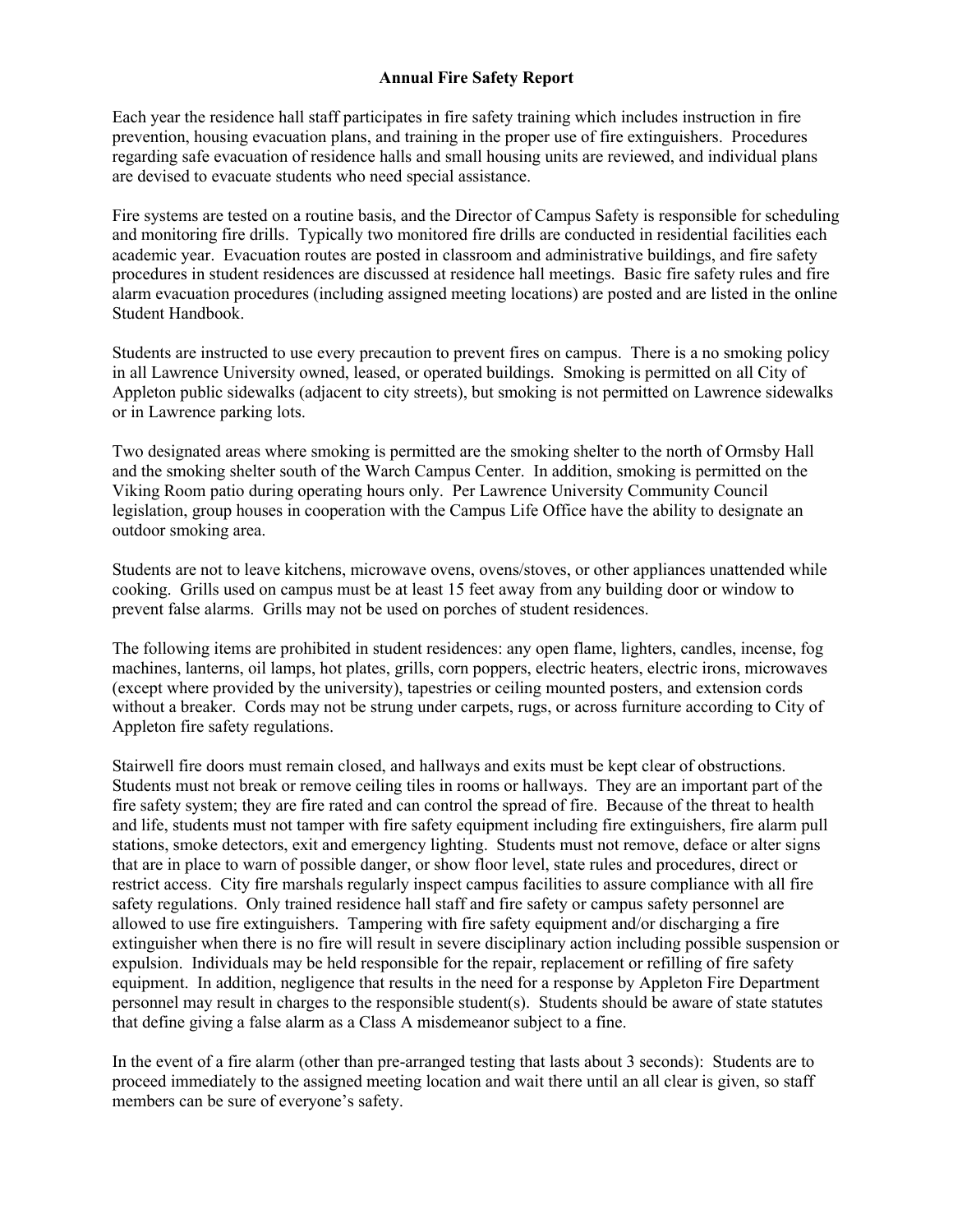Meeting places are:

#### **Residence Hall Meeting place**

Ormsby Hall Grassy area in front of Ormsby Sage Hall Center of the Quad Trever Hall Grassy area west of Trever All Ouad Residences Center of the Ouad All Boldt Way Small Residences Center of the Quad All North Union Street Residences Grassy area east of the Chapel

Brokaw/Colman Halls Grassy area between Colman and Brokaw Hiett Hall Area between Ormsby and Steitz Science Hall Kohler/Draheim In front of Alice G. Chapman Hall Plantz Hall North side of Plantz Hall parking lot Executive Houses Executive House parking lot near dumpsters

Students with disabilities should notify staff so additional assistance during emergencies can be prearranged.

Immediate evacuation when the alarm sounds is mandatory and re-entry into the building during a fire alarm is prohibited.

Lawrence University works closely with the Appleton Fire Department regarding training and enforcement of fire regulations. Any member of the campus community who becomes aware of a fire should contact Lawrence Campus Safety at 920-832-6999 or the Appleton Fire Department at 9-911 from a campus phone. To report that a fire occurred, contact:

Katherine Kodat, Provost and Dean of the Faculty (academic facilities) Christopher D. Card, Vice President for Student Life or Curt Lauderdale, Dean of Students (student residential and other student facilities) Jon Meyer, Director of Campus Services

College officials determine appropriate enhancements to fire safety on an annual basis, and upgrades to fire systems, fire safety in new and renovated facilities, and educational efforts are part of ongoing planning processes.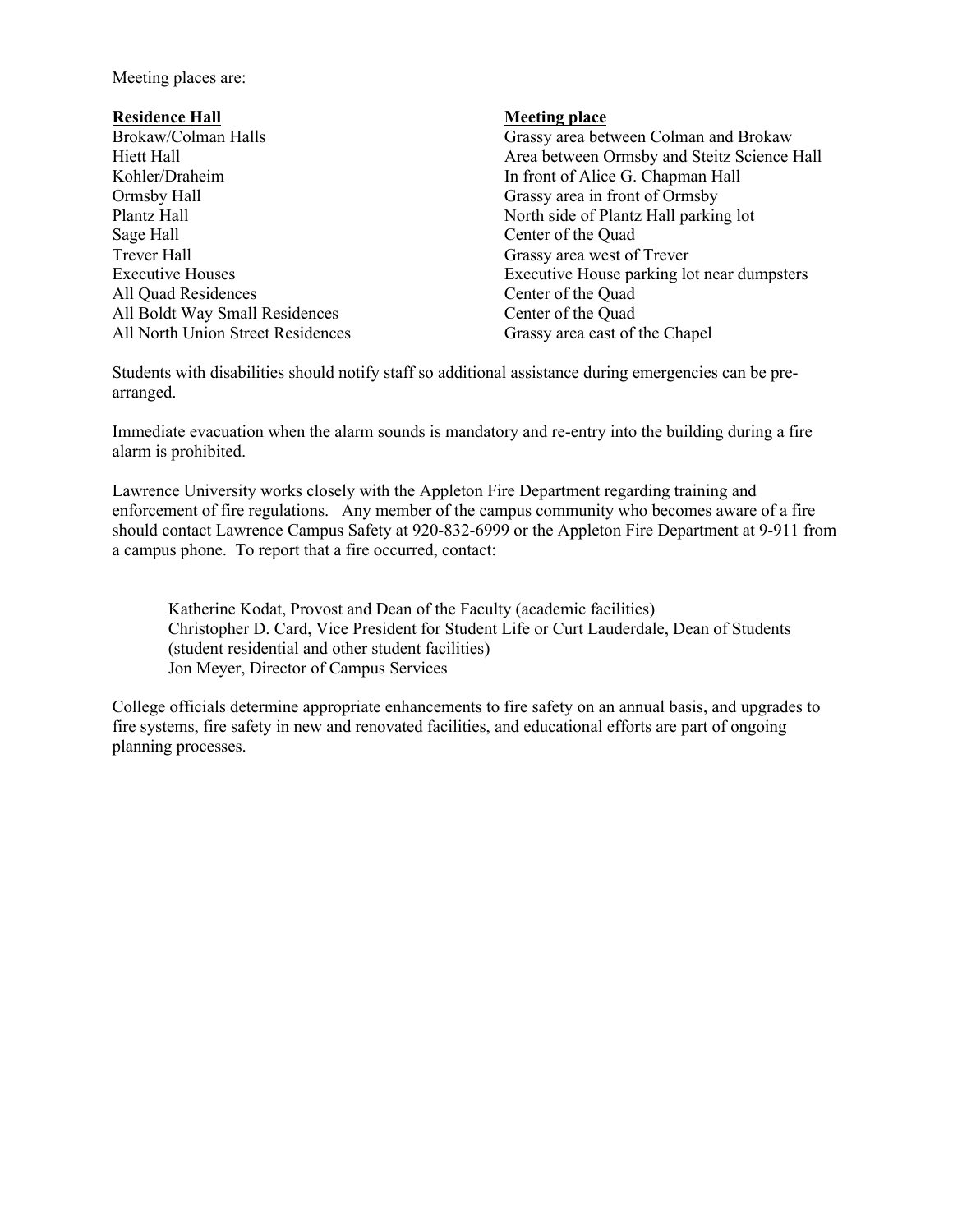# **Fire Statistics for 2020 On-Campus Student Housing**

| Student<br>Residence | <b>Address</b>      | $#$ of Fires     | # of Fire-related<br>Deaths | # of Fire-related<br><b>Injuries</b> |
|----------------------|---------------------|------------------|-----------------------------|--------------------------------------|
| <b>Brokaw Hall</b>   | 115 S. Drew St      | $\boldsymbol{0}$ | $\boldsymbol{0}$            | $\boldsymbol{0}$                     |
| Colman Hall          | 212 S. Durkee St.   | $\boldsymbol{0}$ | $\boldsymbol{0}$            | $\boldsymbol{0}$                     |
| Hiett Hall           | 403 E. College Ave. | $\boldsymbol{0}$ | $\boldsymbol{0}$            | $\boldsymbol{0}$                     |
| Kohler Hall          | 718 E. Alton St.    | $\boldsymbol{0}$ | $\boldsymbol{0}$            | $\boldsymbol{0}$                     |
| Ormsby Hall          | 401 E. College Ave. | $\boldsymbol{0}$ | $\boldsymbol{0}$            | $\boldsymbol{0}$                     |
| Plantz Hall          | 600 E. College Ave. | $\boldsymbol{0}$ | $\boldsymbol{0}$            | $\boldsymbol{0}$                     |
| Sage Hall            | 723 E. Boldt Way    | $\boldsymbol{0}$ | $\boldsymbol{0}$            | $\boldsymbol{0}$                     |
| Trever Hall          | 815 E. South St.    | $\boldsymbol{0}$ | $\boldsymbol{0}$            | $\boldsymbol{0}$                     |
|                      | 711 E. Alton St.    | $\boldsymbol{0}$ | $\boldsymbol{0}$            | $\boldsymbol{0}$                     |
|                      | 733 E. Alton St.    | $\boldsymbol{0}$ | $\boldsymbol{0}$            | $\boldsymbol{0}$                     |
|                      | 712 E. Boldt Way    | $\boldsymbol{0}$ | $\boldsymbol{0}$            | $\boldsymbol{0}$                     |
|                      | 726 E. Boldt Way    | $\boldsymbol{0}$ | $\boldsymbol{0}$            | $\boldsymbol{0}$                     |
|                      | 738 E. Boldt Way    | $\boldsymbol{0}$ | $\boldsymbol{0}$            | $\boldsymbol{0}$                     |
|                      | 741 E. Boldt Way    | $\boldsymbol{0}$ | $\boldsymbol{0}$            | $\boldsymbol{0}$                     |
|                      | 742 E. Boldt Way    | $\boldsymbol{0}$ | $\boldsymbol{0}$            | $\boldsymbol{0}$                     |
|                      | 813 E. John St.     | $\boldsymbol{0}$ | $\boldsymbol{0}$            | $\boldsymbol{0}$                     |
|                      | 203 N. Union St.    | $\boldsymbol{0}$ | $\boldsymbol{0}$            | $\boldsymbol{0}$                     |
|                      | 217 N. Union St.    | $\boldsymbol{0}$ | $\boldsymbol{0}$            | $\boldsymbol{0}$                     |
|                      | 206 S. Lawe St.     | $\boldsymbol{0}$ | $\boldsymbol{0}$            | $\boldsymbol{0}$                     |
|                      | 218 S. Lawe St.     | $\boldsymbol{0}$ | $\boldsymbol{0}$            | $\boldsymbol{0}$                     |
|                      | 300 S. Meade St.    | $\boldsymbol{0}$ | $\boldsymbol{0}$            | $\boldsymbol{0}$                     |

For a complete description of the fire safety system for each on-campus student housing facility, go [to: https://www.lawrence.edu/info/services/campus-safety/on-campus-fire-safety-systems-student](https://www.lawrence.edu/info/services/campus-safety/on-campus-fire-safety-systems-student-housing)housing.